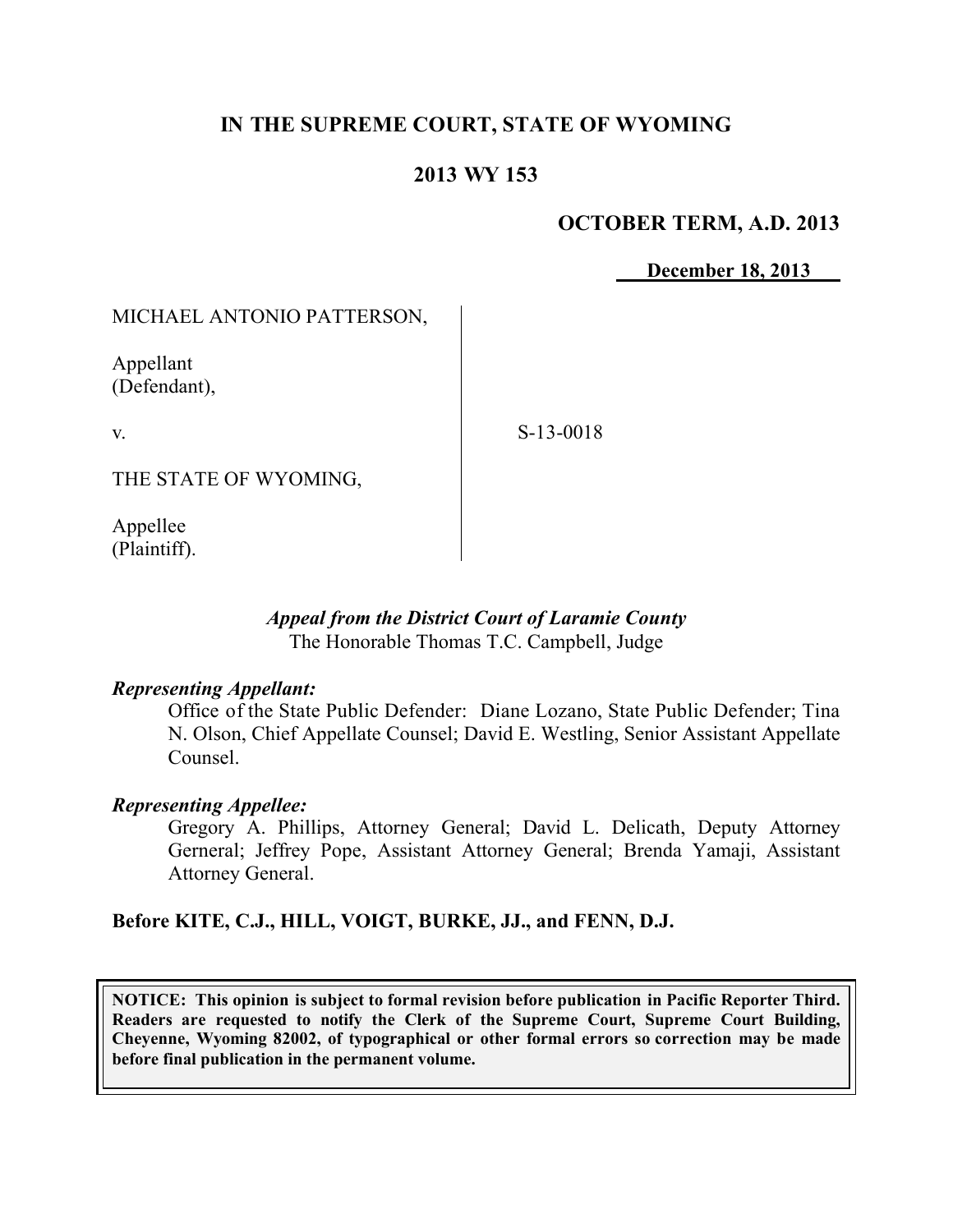### **FENN**, **District Judge.**

[¶1] This is Michael Patterson's third appearance before this Court. On his first appeal his conviction was affirmed, but he did not challenge his sentence. On his second appeal this Court determined that Appellant's sentence was illegal, and remanded the case to the district court for resentencing. Appellant returns to this Court to challenge the Amended Judgment and Sentence issued by the District Court for the First Judicial District following remand. We affirm.

#### **ISSUES**

[¶2] Appellant phrases the issues as follows:

- 1. Have Michael Patterson's constitutional due process rights been violated by the failure of the trial court to afford Mr. Patterson a timely and speedy sentencing?
- 2. Is Michael Patterson being held under an illegal sentence?
- 3. Has the trial court erred by subjecting Michael Patterson to double jeopardy in violation of the principles of constitutional due process?

The State raises a fourth issue:

 $\overline{a}$ 

Are Mr. Patterson's speedy sentencing and double jeopardy claims barred by *res judicata*?

## **FACTS**

[¶3] On May 18, 2006, Appellant was convicted of being an accessory before the fact to second degree murder, an offense that carries a mandatory minimum sentence of twenty (20) years.<sup>1</sup> About four months later, Appellant was sentenced to a term of twenty to twenty-two years, <sup>2</sup> with credit for 301 days already served. That sentence violated Wyo. Stat. Ann. § 7-13-201 (LexisNexis 2011), because the minimum sentence exceeded 90% of the maximum sentence.<sup>3</sup> On September 20, 2006, a little over one month after Appellant's sentence was imposed, the State filed a motion to correct this

<sup>&</sup>lt;sup>1</sup> The facts of the underlying offense are set out in *Patterson v. State*, 2008 WY 33, 179 P.3d 863 (Wyo. 2008), and will not be repeated here.

 $^{2}$  A sentence of twenty to twenty-two years equates to a sentence of 240-264 months.

 $3$  The minimum sentence was in fact 90.9% of the maximum sentence.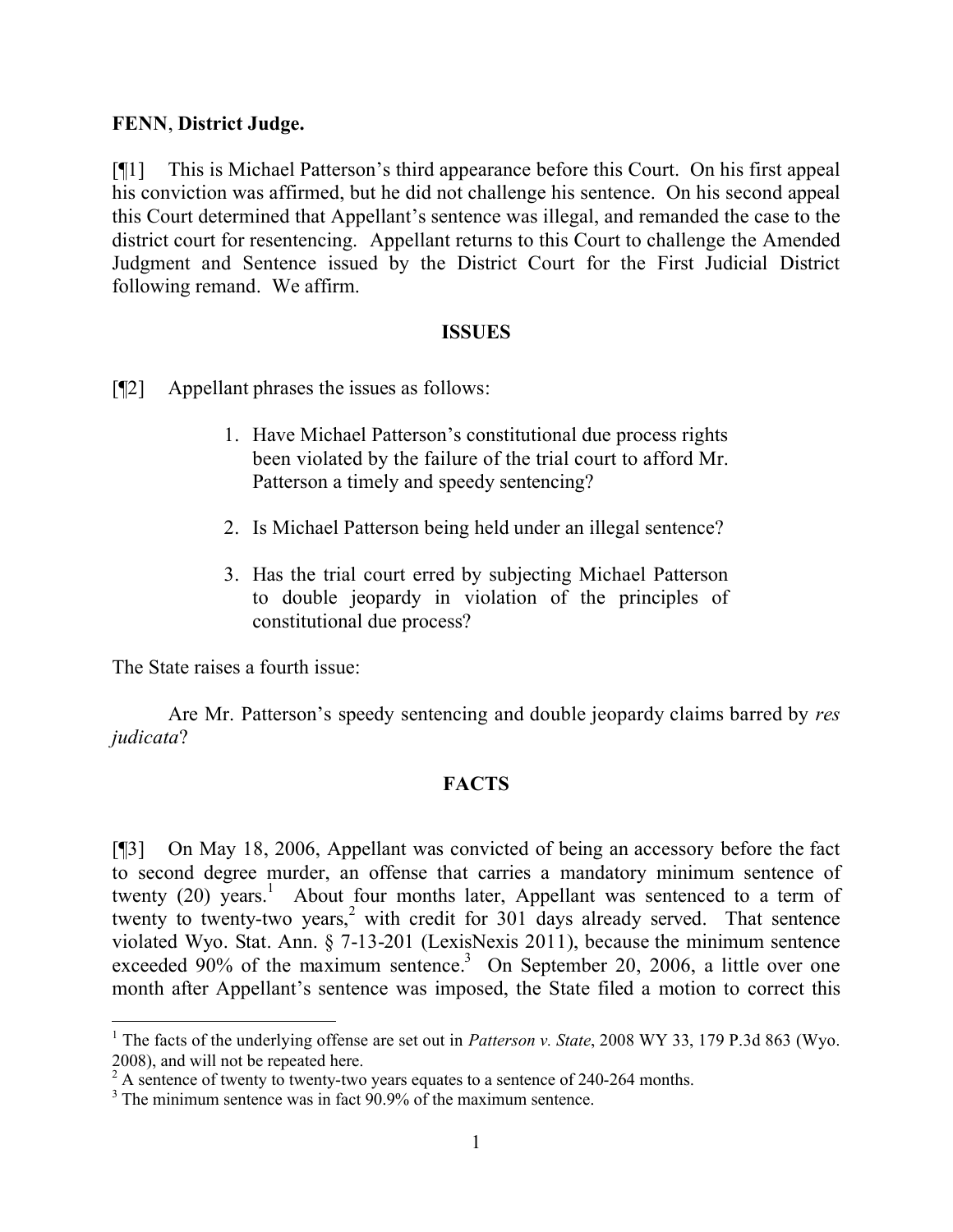illegal sentence by increasing the maximum term by three months, giving him a sentence of 240-267 months. Although this motion was not properly served on the Appellant or his counsel, an order increasing Appellant's sentence was signed by Judge Kalokathis the following day without giving Appellant any notice or an opportunity to respond. Appellant timely appealed his conviction, but did not raise any sentencing issues. His conviction was affirmed. *Patterson v. State*, 2008 WY 33, 179 P.3d 863 (Wyo. 2008) (*Patterson I*).

[¶4] On February 19, 2008, about a year and a half after he was originally sentenced, the Appellant filed a motion to reduce his sentence. Judge Kalokathis denied this motion as untimely under W.R.Cr. P. 35(b). On March 16, 2009, Appellant filed another motion for a sentence reduction. This motion was reviewed by Judge Davis, and although he found it to be timely filed, he nonetheless denied the motion. Neither of these motions recognized that Appellant's sentence had been increased, nor did they raise any speedy sentencing issues.

[¶5] On November 24, 2010, almost four years after he was originally sentenced, Appellant filed a motion to correct illegal sentence. He contended that his sentence of twenty to twenty-two years violated Wyo. Stat. Ann. § 7-13-201, because the minimum sentence was more than 90% of the maximum sentence. He also asserted that this illegal sentence could not legally be corrected by increasing his sentence after he had begun serving it. Accordingly, he proposed a new sentence of nineteen to twenty-two years. On March 7, 2011, Appellant filed an amended motion to correct illegal sentence, recognizing for the first time that his sentence had already been increased to 240-267 months without notice or an opportunity to be heard. He argued that this increase violated his constitutional due process and double jeopardy rights, and as a remedy, the rest of his sentence should be suspended. Appellant also filed a supplemental brief arguing that the district court erred in the original sentence because it failed to state that it had considered probation as a possible sentence, which violated the rule announced in *Trumbull v. State*, 2009 WY 103, ¶ 16, 214 P.3d 978, 982 (Wyo. 2009).

[¶6] After a hearing presided over by Judge Davis, the order increasing Appellant's sentence was set aside, and his original sentence was reinstated. Judge Davis reasoned that the original sentence could be reimposed, because it substantially complied with the sentencing statute. Appellant timely appealed the order reinstating his original sentence, but he did not raise any speedy sentencing issues.

[¶7] In *Patterson v. State*, 2012 WY 90, ¶ 16, 279 P.3d 535, 538 (Wyo. 2012) (*Patterson II*), this Court agreed that the increased sentence of 240-267 months should have been set aside, because it was illegal and had been imposed without notice and an opportunity for hearing. This Court also found that the original sentence of twenty to twenty-two years was also illegal and could not be reimposed, because it violated the clear language of the sentencing statute. *Id.* at ¶ 17, 279 P.3d at 539. The Court declined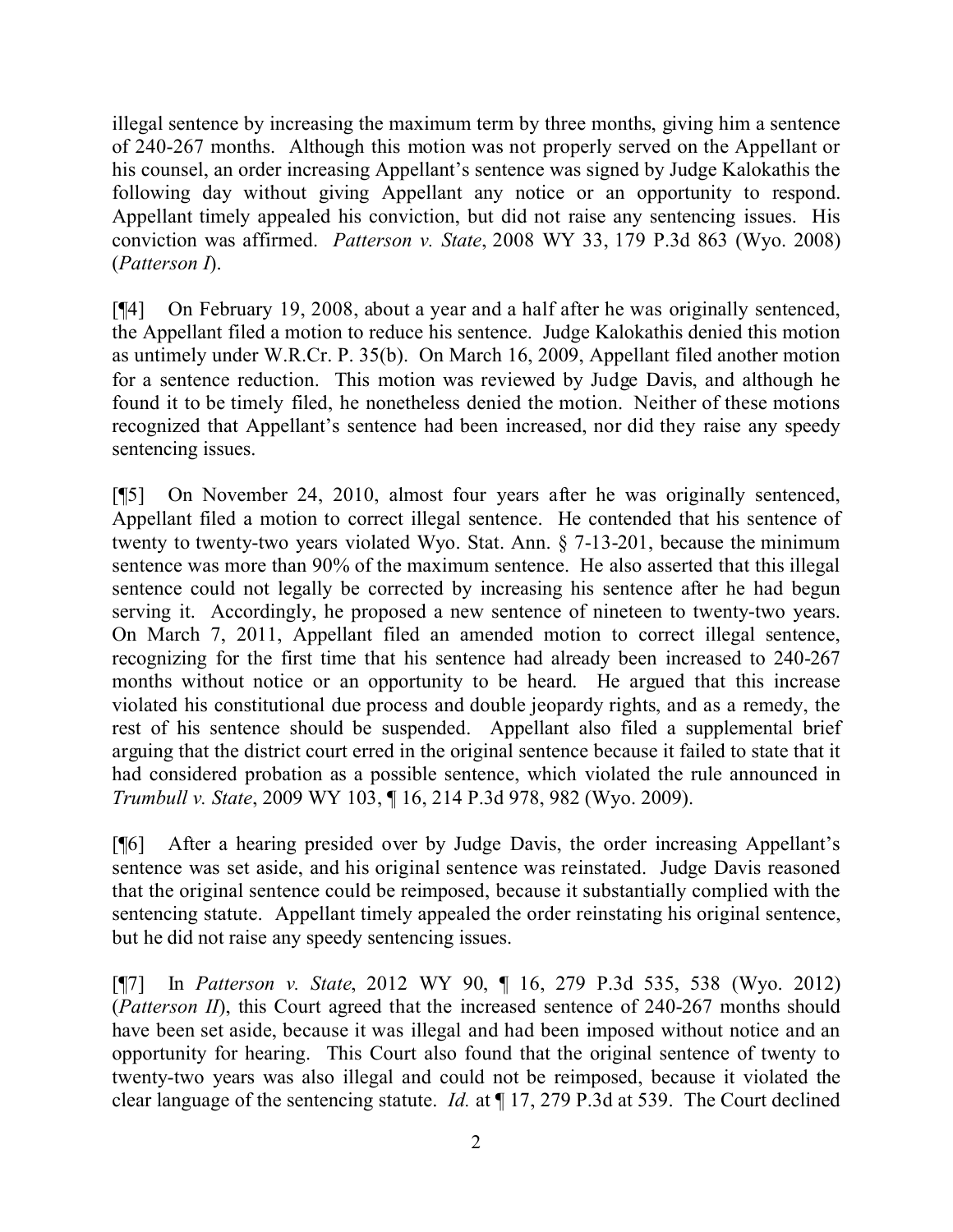to address Appellant's double jeopardy claim, noting that the issue had already been decided in another case. *Id.* at n. 1 (citing *Moronese v. State*, 2012 WY 34, 271 P.3d 1011 (Wyo. 2012)). Appellant's sentence was vacated, and the case was remanded to the district court for resentencing. *Id.* at ¶ 24, 279 P.3d at 540. The district court was also advised that it needed to comply with *Trumbull* by indicating that it had considered probation as a possible sentence. *Id.* at ¶ 20, 279 P.3d at 539.

[¶8] On remand, the case was assigned to Judge Campbell. A resentencing hearing was held on August 10, 2012, approximately one month after the case was remanded. At that hearing, Appellant raised the speedy sentencing issue for the first time. On August 15, 2012, Judge Campbell issued an Order Denying Relief, with respect to the speedy sentencing issue. Finally, on August 24, 2012, another resentencing hearing was held at which time the district court imposed a new sentence of 240-267 months with credit for time served. This appeal followed.

## **DISCUSSION**

# **A.** *Res judicata*

[¶9] We will first address the State's argument that Appellant's claims are barred by *res judicata*. The State contends that Appellant could have raised the speedy sentencing issue in either of his motions to correct an illegal sentence or his second appeal. The State argues that the Court should not consider the speedy sentencing claim because it was not raised at any of these times, and the Appellant has offered no excuse for not raising the issue.

[¶10] *Res judicata* bars the relitigation of issues that were determined in a prior proceeding. *Martinez v. State*, 2007 WY 164, ¶ 15, 169 P.3d 89, 92 (Wyo. 2007). Four factors are used to determine whether the doctrine applies: "(1) identity of the parties; (2) identity in subject matter; (3) the issues are the same and relate to the subject matter; and (4) the capacities of the persons are identical in reference to both subject matter and the issues between them." *Dax v. State*, 2012 WY 40, ¶ 9, 272 P.3d 319, 321 (Wyo. 2012).

[¶11] The litigation of issues that could have been raised in an earlier proceeding may also be barred by *res judicata* if a party fails to show good cause for not raising the issue. *Gould v. State*, 2006 WY 157, ¶ 16, 151 P.3d 261, 266 (Wyo. 2006); *Hamill v. State*, 948 P.2d 1356, 1359 (Wyo. 1997). However, our rulings make clear that the application of the doctrine is discretionary. *Hamill*, 948 P.2d at 1359 (holding the court *may* decline to consider the issue). We consider this an appropriate case to exercise our discretion to consider the speedy sentencing issue, even though it could have been raised earlier.

[¶12] The State argues that Appellant's double jeopardy argument is also precluded by *res judicata* because Appellant raised this issue in his second appeal, and this Court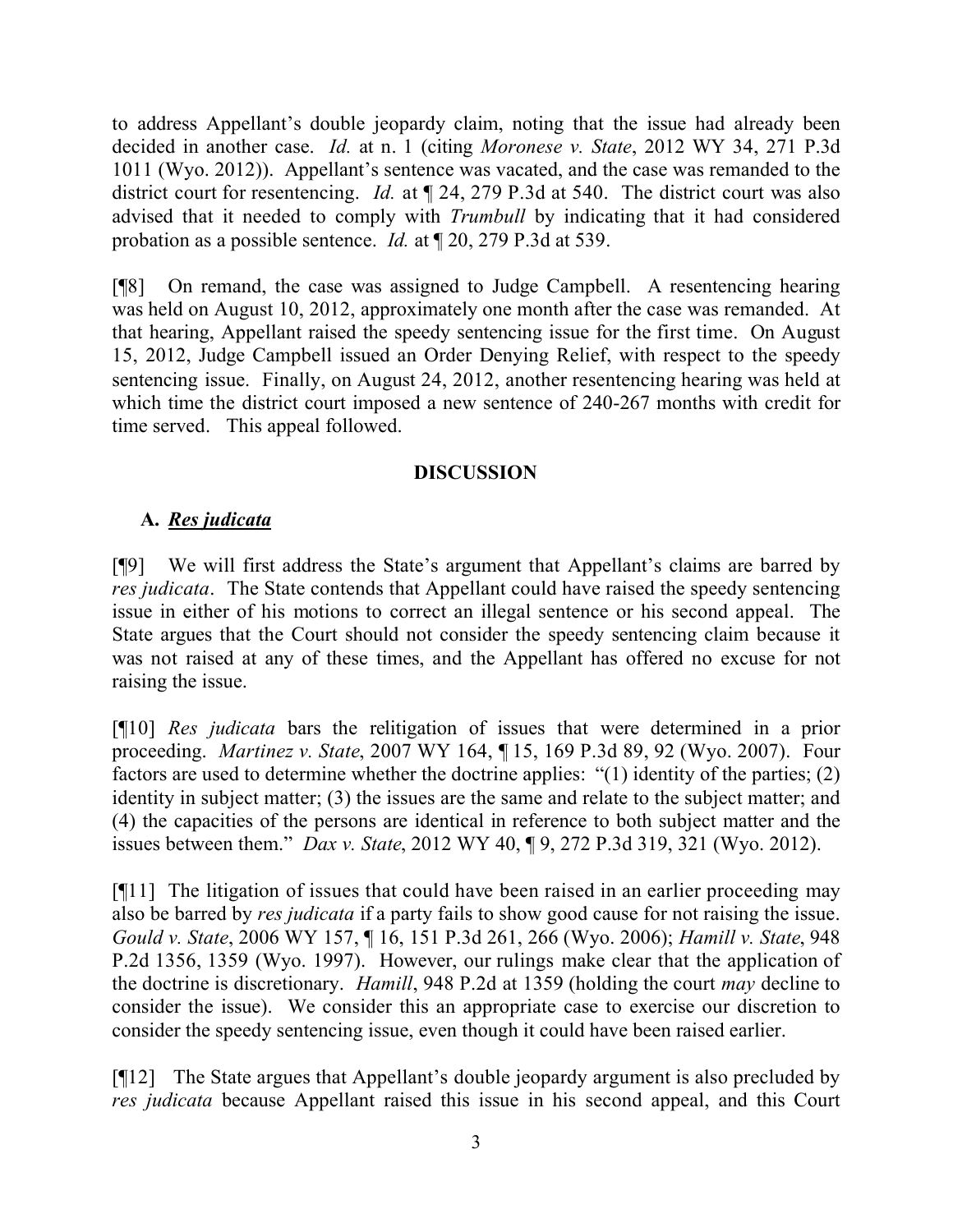declined to consider it. The State asserts that *res judicata* prevents Appellant from raising his double jeopardy argument again in this appeal.

[¶13] Appellant did raise a double jeopardy argument in his second appeal, and this Court declined to consider it. However, Appellant is challenging a different sentence in this appeal. We have held that an appellant "must be entitled to a review of the sentence actually imposed even though some of the issues potentially could have been presented in his initial appeal." *Yates v. State*, 792 P.2d 187, 189 (Wyo. 1990). Therefore, we will not apply *res judicata* to preclude his argument.

# **B. Speedy Sentencing**

[¶14] Appellant contends that the delay between his conviction and resentencing violates his constitutional right to a speedy sentencing. Appellant cites *Yates*, 792 P.2d at 191, for the proposition that a delay in sentencing in excess of one calendar year from the date guilt is established is presumptively unreasonable. Appellant was resentenced nearly six years after he was convicted, and he argues that under *Yates* this delay is presumptively unreasonable. He also argues that in order to overcome this presumption, the State must provide argument or evidence to excuse the delay in sentencing which it failed to do in this case.

[¶15] The State contends that there has been no speedy sentencing violation in this case. Appellant was originally sentenced within four months of his conviction, well within the one year period set out in *Yates*. The State further contends that the right to a speedy sentencing does not apply to resentencing. The State argues that to hold otherwise would place *Yates* and W.R.Cr.P. 32 at odds with W.R.Cr.P. 35(a), which provides that an illegal sentence may be corrected at "any time."

[¶16] We review claims that a sentence was not imposed within a reasonable time under an abuse of discretion standard. *See Reagan v. State*, 14 P.3d 925, 927 (Wyo. 2000). "Judicial discretion is a composite of many things, among which are conclusions drawn from objective criteria; it means a sound judgment exercised with regard to what is right under the circumstances and without doing so arbitrarily or capriciously." *Id.* at 972 (quoting *Byerly v. Madsen*, 41 Wash. App. 495, 704 P.2d 1236 (1985)). We have held that:

> A court abuses its discretion only when it acts in a manner which exceeds the bounds of reason under the circumstances. The burden is placed upon the party who is attacking the trial court's ruling to establish an abuse of discretion, and the ultimate issue is whether the court could reasonably conclude as it did.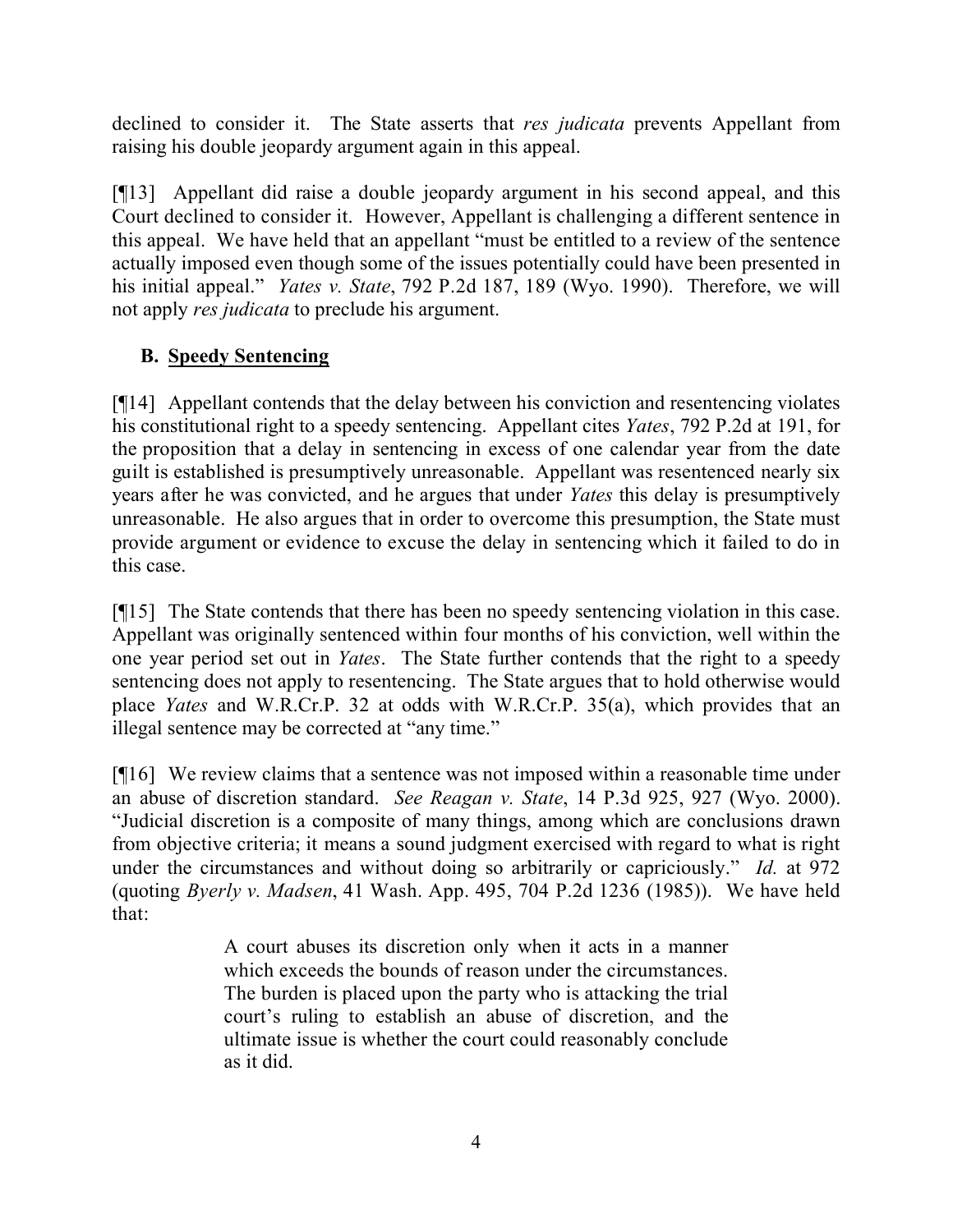*Cline v. Rocky Mountain, Inc.,* 998 P.2d 946, 951 (Wyo. 2000) (quoting *Johnston v. Stephenson,* 938 P.2d 861, 862 (Wyo.1997)).

[¶17] Appellant claims that because the State offered no evidence justifying the delay in imposing sentence, there was no evidentiary basis for the district court's determination; hence there was an abuse of discretion. The State argues that because speedy sentencing does not apply to resentencing, the State did not need to justify the delay; consequently there was no abuse of discretion.

[¶18] This Court has yet to address whether the right to a speedy sentencing applies to the resentencing process. However, we have held that the *Yates* decision does not encompass every instance in which sentence is not imposed within one year. *See, e.g., Davila v. State*, 815 P.2d 848, 849 (Wyo. 1991) (holding that sentencing probationer after revocation of probation does not invoke the rule requiring speedy sentencing). The other jurisdictions that have addressed this issue of whether speedy sentencing applies to resentencing have uniformly rejected its application. *See Hitchcock v. State*, 673 So.2d 859, 863 (Fla. 1996) (finding that the sixteen year delay between the defendant's conviction and resentencing did not violate his constitutional rights); *People v. Reyes*, 212 Cal. App. 3d. 852, 857 (1989) (finding that the seven year delay in correcting a sentence that was originally promptly imposed did not violate the defendant's right to a speedy sentencing); *State v. Fry*, 602 P.2d 13, 16 (Haw. 1979) (finding that the seven year delay between the imposition of an erroneous sentence and the imposition of a corrected sentence did not violate the defendant's right to a speedy sentencing, and noting that no court had extended the right to a speedy trial to the resentencing procedure authorized by F.R.Cr.P. 35); *Casias v. People*, 367 P.2d 327, (Colo. 1961) (finding that a sixteen month delay in resentencing did not violate the defendant's constitutional rights).

[¶19] We find the reasoning of these cases to be persuasive. We hold that the one year presumption set out in *Yates* does not apply to resentencing. Although under W.R.Cr.P.  $32(c)(1)$  a corrected sentence must still be imposed without "unnecessary delay" once a court has determined the sentence to be illegal, there is no requirement that this be done within one year of the date that guilt was established. To hold otherwise would render W.R.Cr.P. 35(a) meaningless. This Court must construe the rules in harmony and not allow any part to be rendered meaningless. *Action Bailbonds v. State*, 2002 WY 103, ¶ 13, 49 P.3d 992, 995 (Wyo. 2002).

[¶20] Further, we note that the sentence in this case did not possess the fatal flaw that was present in *Yates,* so none of those concerns are applicable here. *See Reagan*, 14 P.3d at 929. Appellant began serving his sentence immediately after his conviction. He was not given a partially suspended, indeterminate prison sentence that would be imposed if he violated his probation. Therefore, there was never a concern that Appellant's sentence would be increased due to acts committed while on probation. Nor is there any concern that the "vagaries of memory would interfere with the imposition of an appropriate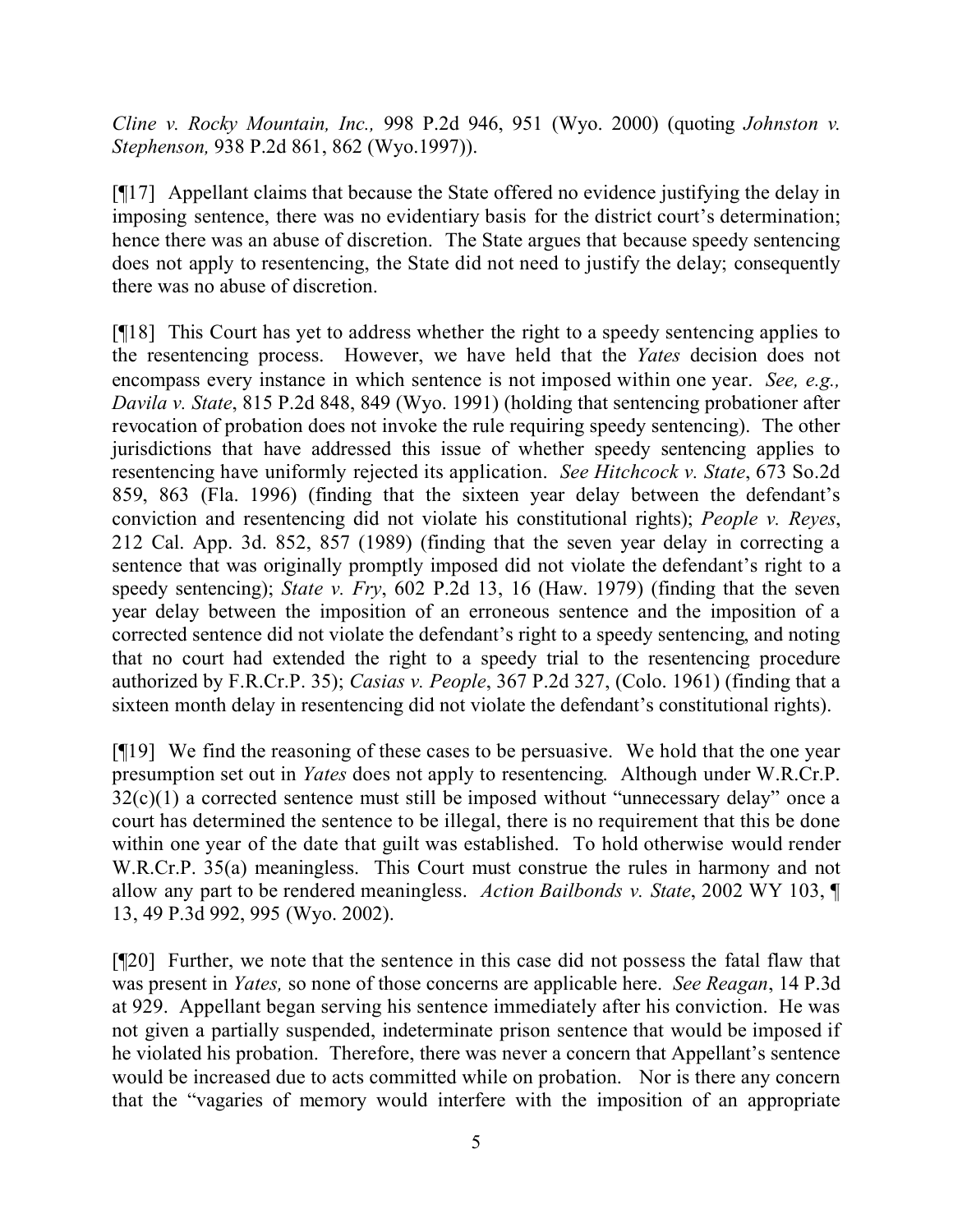sentence." *Yates*, 792 P.2d at 192. His sentence was adjusted by several different judges, all attempting to correct the illegal sentence that was originally imposed.

[¶21] Appellant was resentenced just over six weeks after his case was remanded to the district court. Because Appellant's corrected sentence was imposed without "unnecessary delay" after this Court determined that his sentence was illegal, the sentencing judge did not abuse his discretion when he imposed a corrected sentence six years after Appellant's conviction.

# **C. Illegal Sentence**

[¶22] Next we must address whether Appellant is still being held under an illegal sentence. "An illegal sentence is one which exceeds statutory limits, imposes multiple terms of imprisonment for the same offense, or otherwise violates constitutions or the law." *Martinez v. State*, 2002 WY 10, ¶ 9, 39 P.3d 394, 396 (Wyo. 2002). Whether a sentence is illegal is a question of law that we review *de novo*. *Manes v. State*, 2007 WY 6, ¶ 7, 150 P.3d 179, 181 (Wyo. 2007).

[¶23] Appellant argues that this Court has already decided that a sentence of 240-267 months was illegal, $\frac{4}{3}$  so it cannot be reimposed, and his original sentence of twenty to twenty-two years is also illegal, so it cannot be reimposed. Appellant argues that he has had three illegal sentences imposed, and the court should not get another chance to resentence him. He contends that the proper remedy is to maintain his conviction, but vacate his sentence. He urges this Court to adopt a "three strikes, you're out policy." Appellant asserts that this kind of policy is necessary in order to give the State and the courts an incentive to get a defendant's sentence right.

[¶24] We decline to adopt such a policy. It is regrettable that it has taken so long to correct Appellant's sentence. However, we have repeatedly held that a defendant has no expectation of finality in an illegal sentence, because such a sentence remains subject to modification. *Moronese*, ¶ 9, 271 P.3d at 1014; *United States v. Rourke*, 984 F.2d 1063, 1066 (10th Cir. 1992). W.R.Cr.P. 35(a) allows a court to correct an illegal sentence whenever it comes to the attention of the court, even if it takes multiple attempts to get the sentence correct.

[¶25] We further find that Appellant's current sentence is not illegal. A conviction for second degree murder has a minimum sentence of twenty (20) years. Wyo. Stat. Ann. § 6-2-104 (LexisNexis 2011). Under Wyoming law, an individual convicted as an accessory is subject to the same sentence as a principal. Wyo. Stat. Ann. § 6-1- 201(b)(iii) (LexisNexis 2011). The minimum term of Appellant's sentence does not

 <sup>4</sup> Appellant concedes that the 240-267 month sentence was found to be illegal for "technical reasons." However, he still contends that this sentence cannot be reimposed.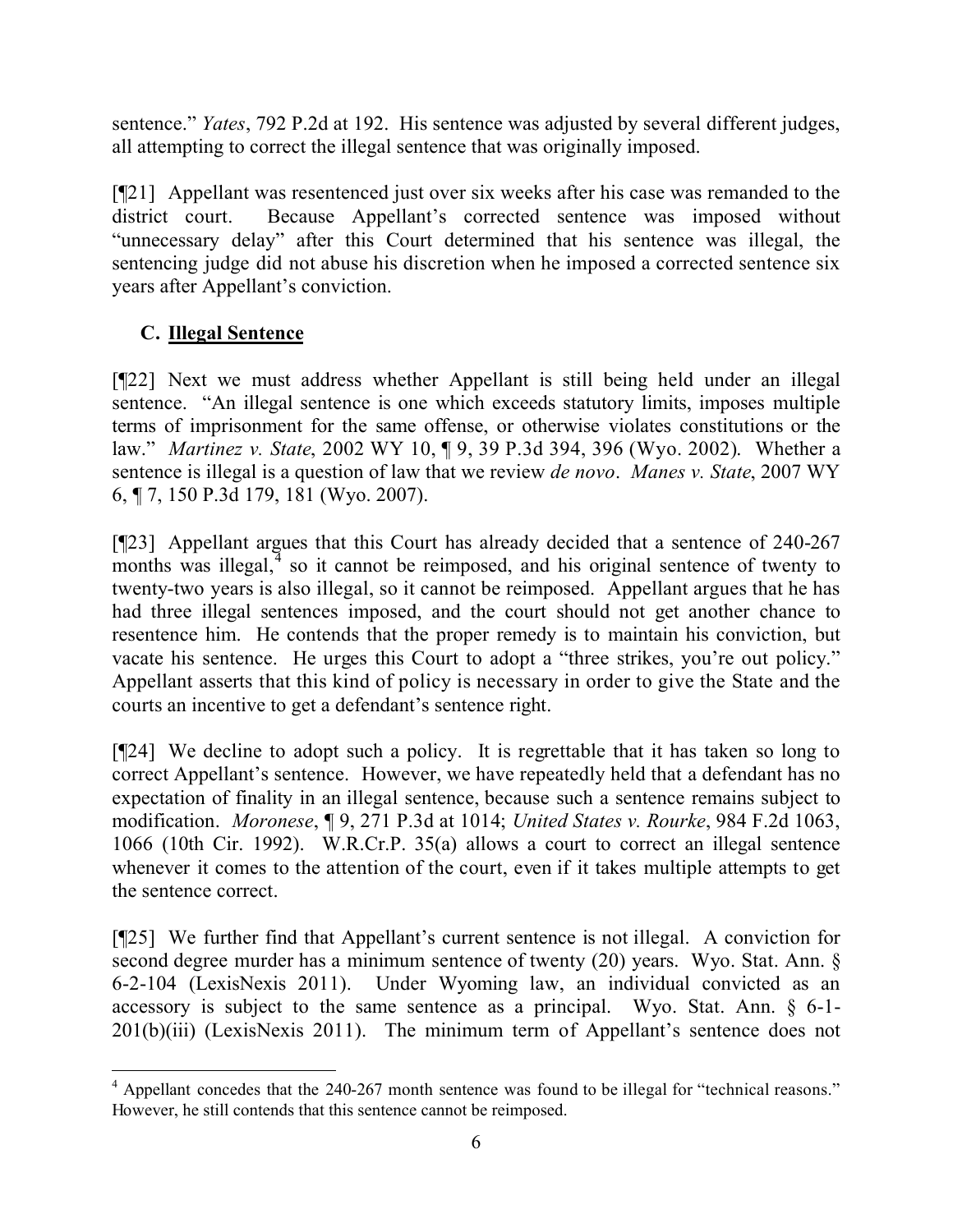exceed 90% of the maximum term, so this sentence complies with Wyo. Stat. Ann. § 7- 13-201. Appellant was given notice and an opportunity to be heard before the sentence was imposed, thus protecting the Appellant's due process rights. Therefore, the Amended Judgment and Sentence does not suffer from the same infirmities as the original increased sentence. Further, the Amended Judgment and Sentence complies with *Trumbull* by stating that the sentencing judge considered probation but found it to be inappropriate, thus correcting another defect in the original sentence.<sup>5</sup>

## **D. Double Jeopardy**

 $\overline{a}$ 

[¶26] Appellant asserts that increasing his sentence after he began serving it subjected him to double jeopardy. This claim is arguably precluded by *res judicata*, as it was raised on his previous appeal, and this Court declined to address it. However, as previously discussed, *res judicata* is a discretionary doctrine, and this Court can choose to address the issue. Because Appellant is challenging a new sentence in this appeal, we will briefly address Appellant's double jeopardy claim.

[¶27] We generally apply a *de novo* standard of review when considering constitutional issues. *See, e.g.*, *Martinez v. State*, 2006 WY 20, ¶ 16, 128 P.3d 652, 656 (Wyo. 2006). "The double jeopardy provisions of the Fifth Amendment to the Constitution of the United States and Art. 1, § 11 of the Wyoming Constitution have the same meaning and are coextensive in application." *Moronese*, ¶ 7, 271 P.3d at1014. "The double jeopardy clause of the Fifth Amendment to the United States Constitution prevents a court from increasing a sentence, **which is in all respects legal**, after a defendant has begun serving it." *Id.*, ¶ 9, 271 P.3d at 1014 (quoting *Maher v. State*, 991 P.2d 1248, 1249 (Wyo. 1999)) (emphasis in original). As discussed above, Appellant's sentences were not legal, so double jeopardy does not prevent the court from increasing the sentence to bring it into compliance with the sentencing statute.

[¶28] In addition, double jeopardy will not bar a sentence increase in those instances where a defendant had no justifiable expectation of finality in his sentence, such as when the defendant initiates an appeal or files a motion to correct an illegal sentence. *See Moronese*, **[8, 271 P.3d at 1014.** Both of these situations exist in this case. Because Appellant filed two motions to correct his sentence and then appealed the length of his sentence, he never had a justifiable expectation in the finality of his sentence. On remand, the sentencing court was required to correct Appellant's sentence to bring it into compliance with the sentencing statute. Because the sentencing court determined that

<sup>&</sup>lt;sup>5</sup> Appellant contends that the Court must have intended that he receive probation when it instructed the district court to consider it as a possible sentence on remand. This Court's instruction for the district court to consider probation was only meant to ensure that the sentencing court would comply with *Trumbull*, and was not an indication that this Court felt that Appellant was a candidate for probation. That decision was reserved for the district court.